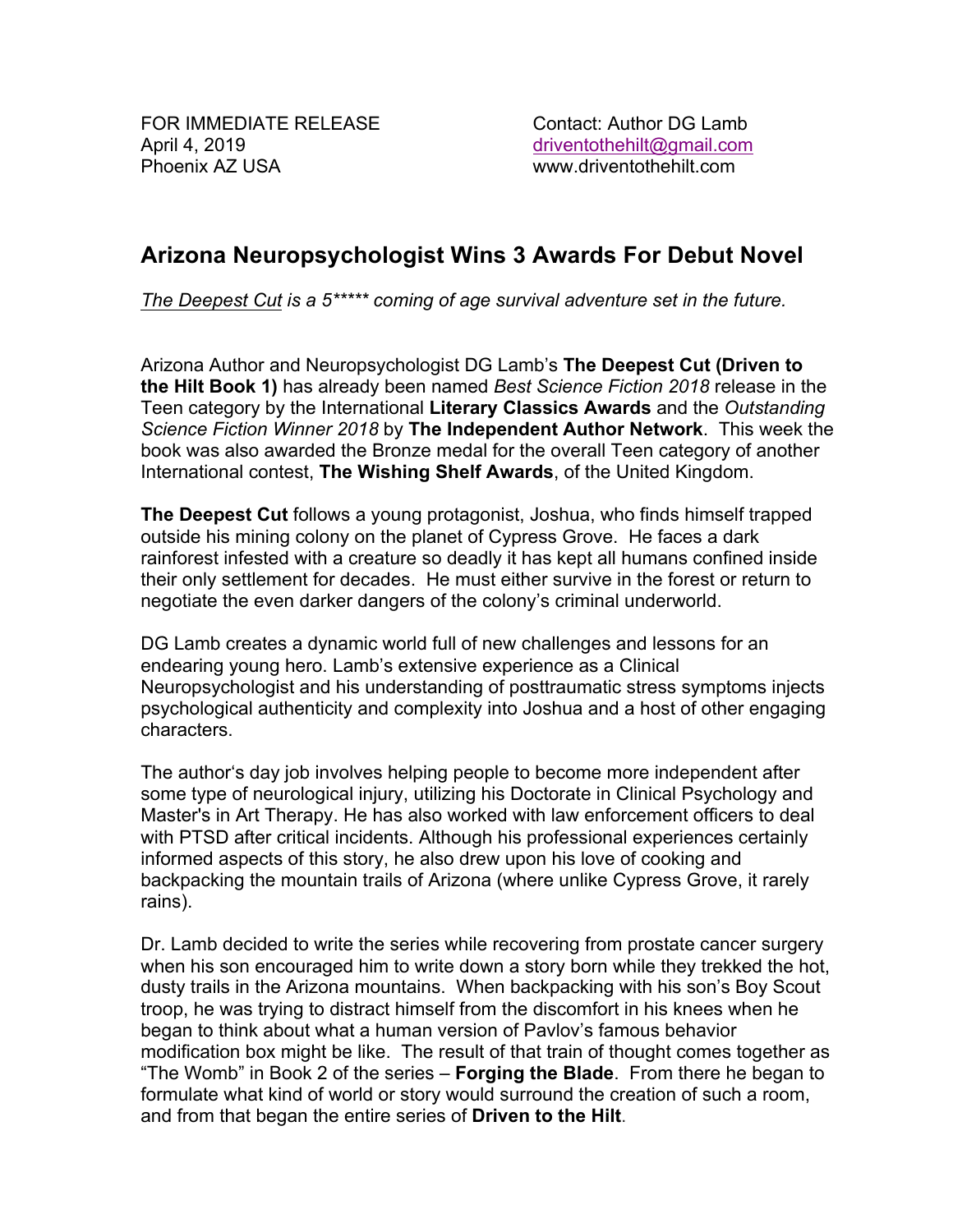The third book in the series, **Tempered Steel**, was just released in November 2018. Lamb plans a series of 5 books to complete the story. He is scheduled to release the fourth in the series this fall.

The book series is already getting excellent reviews, earning all 5 stars from the prestigious Readers' Favorites reviewers with one (R Oserio) calling it *"…a debut novel that brilliantly introduces a series with huge promise of entertainment."*

Reviewer Scott Cahan calls it

"…*one of the most original and well-told stories I've ever read"* and rated it at #2 in his top 10 favorite reads of the year.

About Lamb's writing critics say "*Author DG Lamb navigates Joshua's trauma with a sense of surrealism that's both poignant and true to life*." (CLFarley) and "*DG Lamb's scenes are masterfully written.*" (R Dezemo)

Blogger Lara Storm Hitchcock says

*"I love the way this story feels like something that's never quite been done before.*" She also featured it twice in her "Writing Lessons From…" blog series.

Online reviewers also give it high praise – with 4.9 out of 5 stars overall calling it "creative", "captivating", "unique", "vivid", "engaging", and stating repeatedly that they can't wait for the next part of the story.

**Literary Classics** awarded the book a gold medal and describes it as – *"A serious sci-fi read with grit and substance, this book offers so much more than it would first appear…a wildly thrilling page-turner that will keep readers in suspense clear to the last page and beyond."*

Find out more about the books and the author at https://www.driventothehilt.com and subscribe to his newsletter**.**

Email the author at driventothehilt@gmail.com. Contact by phone at 480-778-1515 Facebook: https://www.facebook.com/authordg.lamb.52 Twitter: https://twitter.com/AuthorDGLamb Instagram: https://www.instagram.com/driventothehilt/

Contact Calyse Publishing for digital review copy via driventothehilt@gmail.com and to schedule the author for an interview.

> *Coming of age - Adventure - Survival - Young Adult - Science Fiction - Multi Award Winning - Debut*